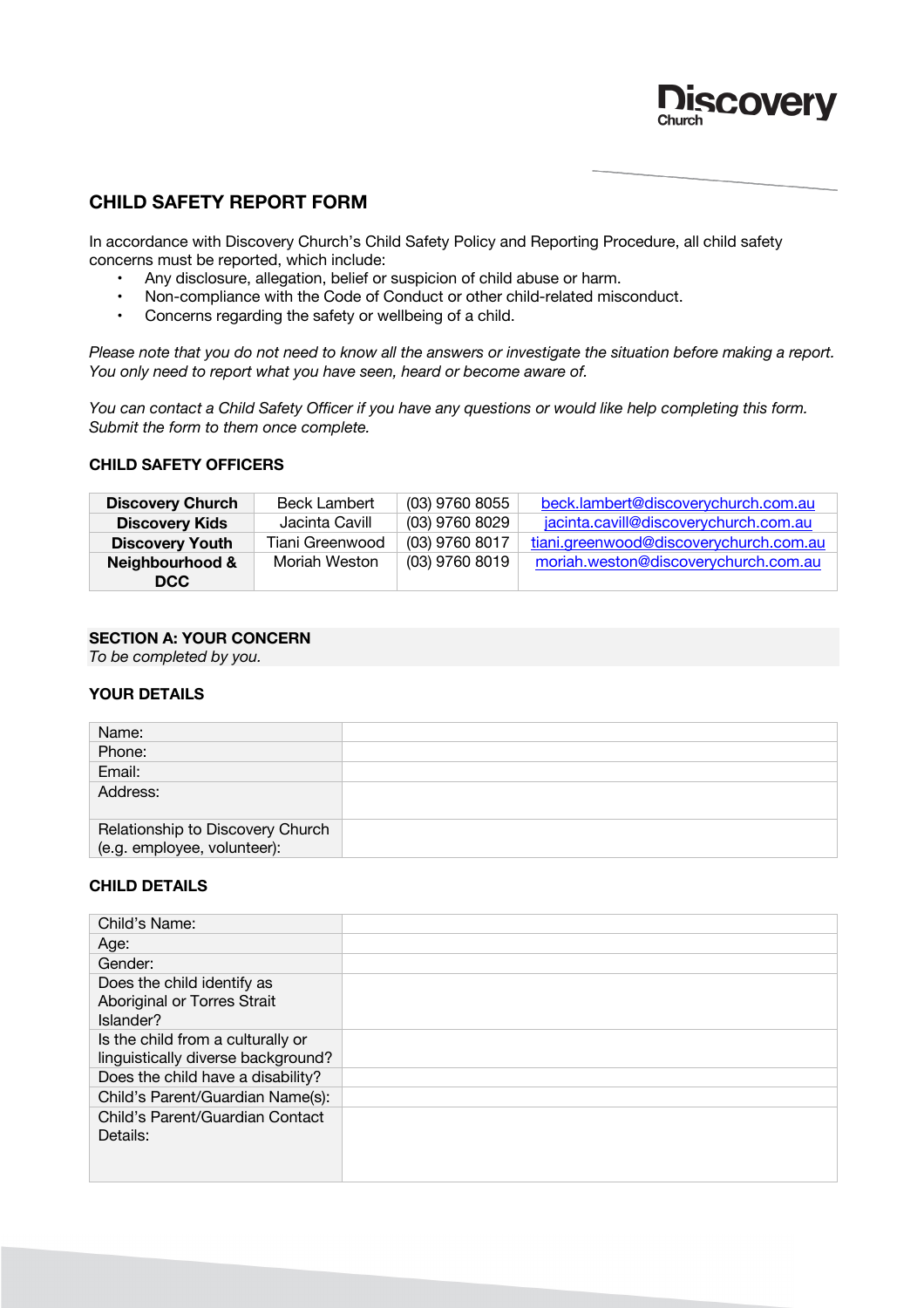## **INCIDENT DETAILS**

| What is the nature of your                                                                                                                                                                                                                                       | Disclosure by the child                                                                                                                                   |
|------------------------------------------------------------------------------------------------------------------------------------------------------------------------------------------------------------------------------------------------------------------|-----------------------------------------------------------------------------------------------------------------------------------------------------------|
| concern?                                                                                                                                                                                                                                                         | Observed/suspected by yourself<br>Allegation made by someone else:<br>Name:<br>$\circ$                                                                    |
|                                                                                                                                                                                                                                                                  | Phone:<br>$\circ$<br>Other:                                                                                                                               |
| Who has allegedly placed the<br>child or children at risk?                                                                                                                                                                                                       | Discovery Church employee, leader, volunteer or other<br>representative<br>Discovery Church congregation member<br>A family member of the child<br>Other: |
| Name and other relevant details<br>of the alleged person (contact<br>details, relationship to the child):                                                                                                                                                        |                                                                                                                                                           |
| Date(s), time(s) and location(s) of<br>the incident(s):                                                                                                                                                                                                          |                                                                                                                                                           |
| Who was responsible for the child<br>at the time of the incident(s)?                                                                                                                                                                                             |                                                                                                                                                           |
| Provide details of the concern.<br>Please include as much detail as<br>possible including:<br>What happened?<br>What was the context?<br>٠<br>Who was there?<br>٠<br>What was said in their own<br>$\bullet$<br>words (by the child, by<br>others, by yourself)? |                                                                                                                                                           |
| Use additional pages if needed.                                                                                                                                                                                                                                  |                                                                                                                                                           |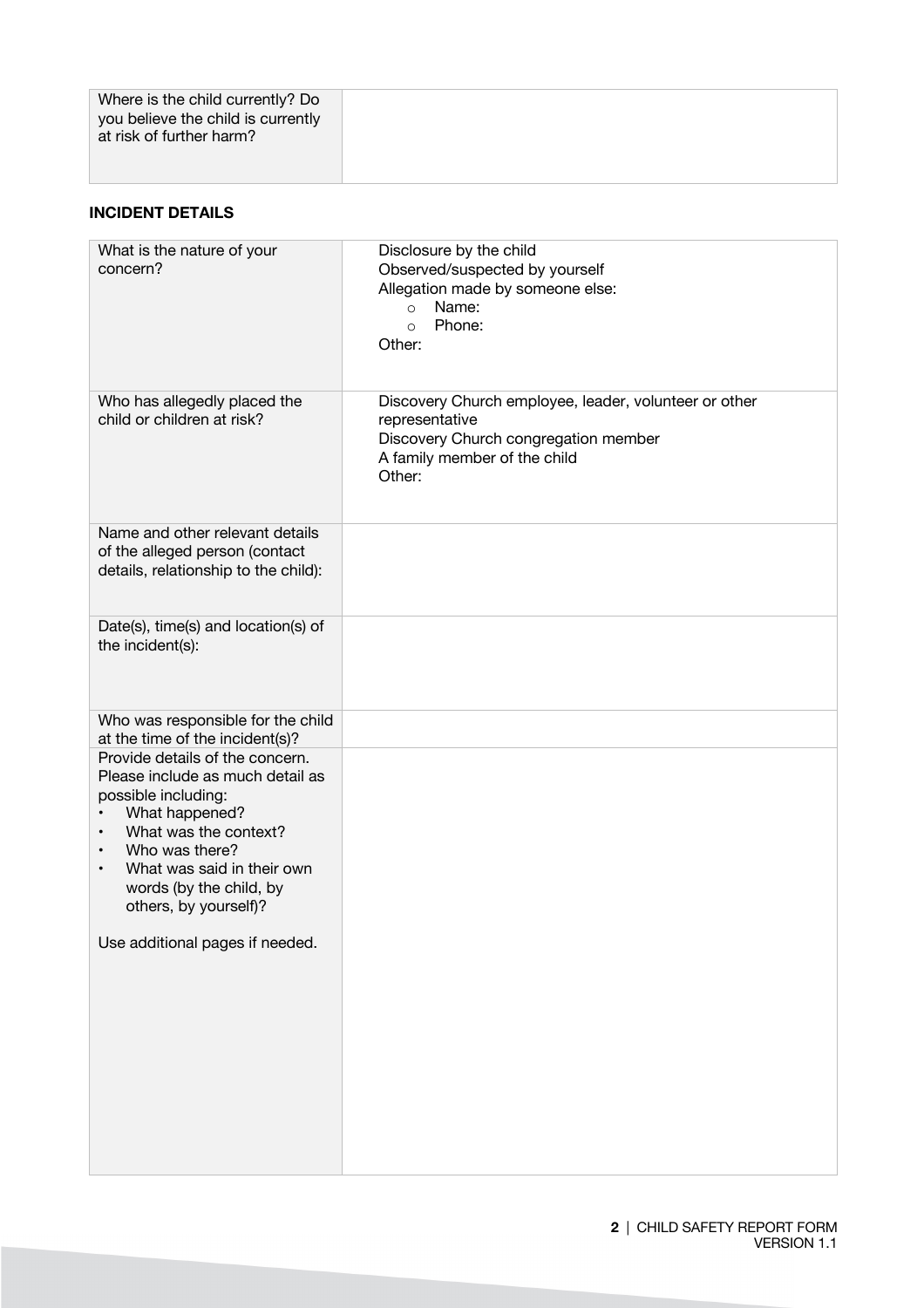| Who, if anyone, has been notified<br>about this situation already? If so,<br>when? |  |
|------------------------------------------------------------------------------------|--|
| Do you have any further<br>comments?                                               |  |

| Signature: |  |
|------------|--|
| Date:      |  |

*Please submit this report to your department's Child Safety Officer or the church wide Child Safety Officer immediately and they will follow the steps outlined in the Child Safety Reporting Procedure.* 

*Situations of child abuse or harm can be quite distressing. Please reach out to a Child Safety Officer if you would like pastoral support.*

### **SECTION B: DEPARTMENT CHILD SAFETY OFFICER REVIEW**

*To be completed by the department Child Safety Officer, if different from the person who completed Part A.*

| Name:                                                                                       |  |
|---------------------------------------------------------------------------------------------|--|
| Role:                                                                                       |  |
| After reviewing the incident<br>report, are there any further<br>comments you wish to make? |  |
| What, if any, immediate actions<br>have been taken in regard to this<br>situation?          |  |

| Signature: |  |
|------------|--|
| Date:      |  |